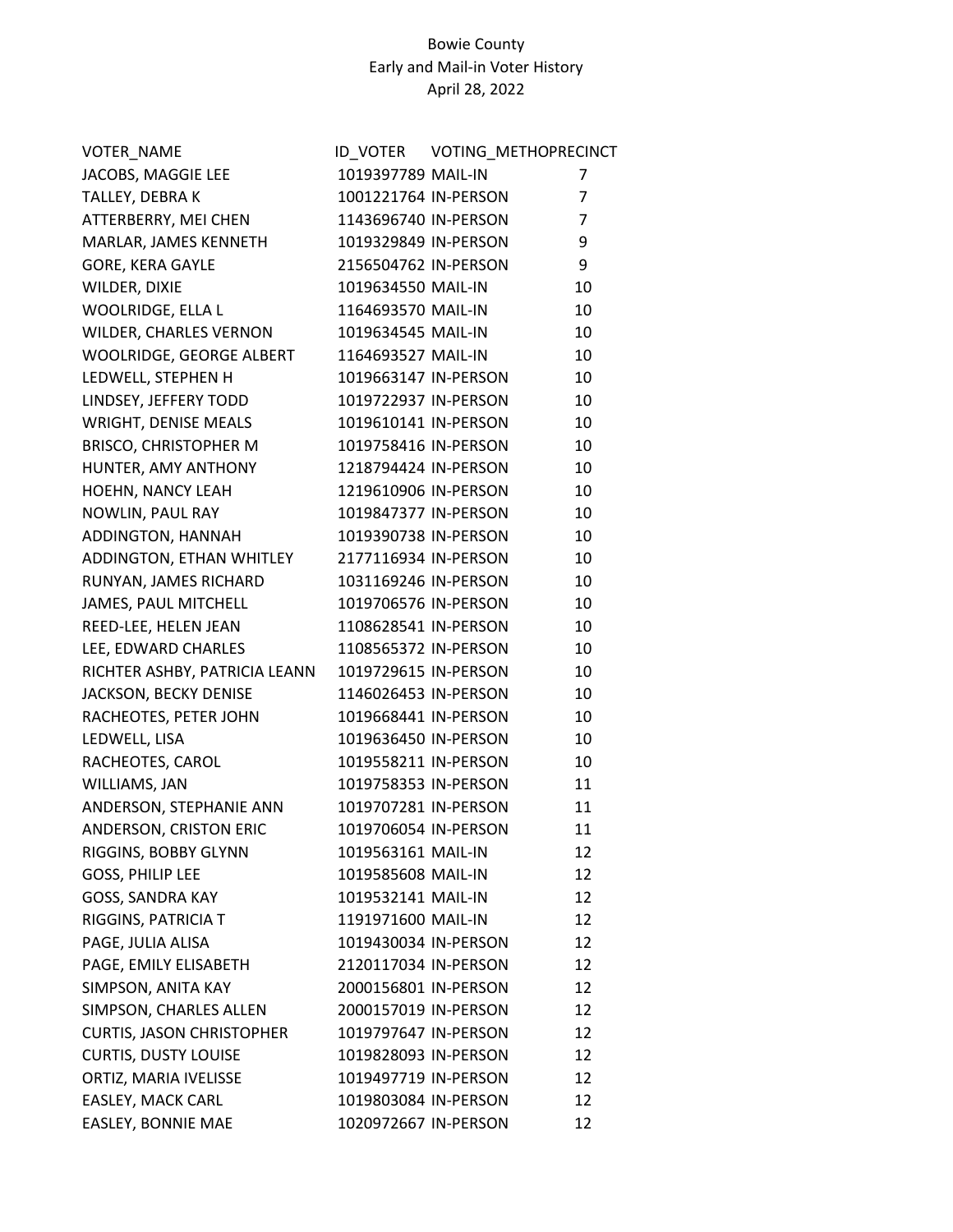| PAGE, JASON NOBLE             | 1019483377 IN-PERSON | 12 |
|-------------------------------|----------------------|----|
| LITTLE, SHANNON GARNER        | 1019799238 IN-PERSON | 12 |
| LITTLE, STEPHEN EARL          | 1019405020 IN-PERSON | 12 |
| KIZZIA, JENNY FAYE            | 1179615915 IN-PERSON | 14 |
| OAKS, SUSAN                   | 1019587753 IN-PERSON | 14 |
| SMITH, JOY PHILLIPS           | 1019494931 IN-PERSON | 14 |
| MOORE, VIRGINIA               | 1019497477 IN-PERSON | 14 |
| MAYO, CARLA                   | 1019651003 IN-PERSON | 14 |
| MAYO, CHARLES ROY             | 1019435093 IN-PERSON | 14 |
| KIZZIA, JOE MARK              | 2143520658 IN-PERSON | 14 |
| WHERRY, TOMEKA DENISE         | 1019812075 IN-PERSON | 15 |
| COWDERY, JEREMY CHARLES       | 1177885200 IN-PERSON | 16 |
| WHITEHEAD, LACEY NICHOLE      | 1022508122 IN-PERSON | 16 |
| MCIVER, SUSAN L               | 1019666160 IN-PERSON | 17 |
| DOWNS, JOHNNY CARROL          | 1019687964 IN-PERSON | 17 |
| FANNIN, PAULA D               | 1019685655 IN-PERSON | 17 |
| NEEL, LINDA JO                | 1013997972 IN-PERSON | 18 |
| NEEL, JOE CHARLES             | 1019720375 IN-PERSON | 18 |
| HAWKINS, JERRY MICHAEL        | 1023615968 IN-PERSON | 18 |
| SMALLWOOD, KELLE MELTON       | 1185911268 IN-PERSON | 18 |
| CLEMENTS, DEREK ALAN          | 1019403436 IN-PERSON | 18 |
| <b>CLEMENTS, MARLENE RUTH</b> | 1019403443 IN-PERSON | 18 |
| COX, WELDA PACE               | 1019629607 IN-PERSON | 18 |
| TURNER, PAULA                 | 1019512277 IN-PERSON | 18 |
| THOMAS, BELINDA LOUISE        | 1019575215 IN-PERSON | 18 |
| DEAR, PEGGY B                 | 1019689342 IN-PERSON | 18 |
| DEAR, HOWARD MARSHALL         | 1019848286 IN-PERSON | 18 |
| HUMPHREY, TERRY ENGLAND       | 1019749370 IN-PERSON | 18 |
| ELKINS, SHARON ELAINE         | 1019707585 IN-PERSON | 18 |
| PRICHARD, SHANNON LASHAWN     | 1019706319 IN-PERSON | 18 |
| HUMPHREY, RONALD LYNN         | 1019397167 IN-PERSON | 18 |
| HARMON, JONNA LOU             | 1019678594 IN-PERSON | 18 |
| HARMON, GEORGE A              | 1019678560 IN-PERSON | 18 |
| <b>WALKER, PAULINE</b>        | 1019622601 IN-PERSON | 18 |
| WALKER, STACEY L              | 1019636506 IN-PERSON | 18 |
| <b>BRATTON, TURNER MORRIS</b> | 1019777636 IN-PERSON | 18 |
| HAWKINS, CATHERINE MARIE      | 1148091187 IN-PERSON | 18 |
| FOSTER, MICHAEL W             | 1019777269 IN-PERSON | 18 |
| <b>GARDNER, BETTIE NORRIS</b> | 1019532118 IN-PERSON | 19 |
| GARDNER, WAYNE DANIEL         | 1019532125 IN-PERSON | 19 |
| <b>BOYCE, SARAH</b>           | 1019699365 MAIL-IN   | 20 |
| ROBISON, SANDRA SUE           | 1022454525 IN-PERSON | 20 |
| AMBURGEY, TANDY LEROY         | 2164632919 IN-PERSON | 22 |
| MCMILLON, RONNIE D            | 1019657977 IN-PERSON | 24 |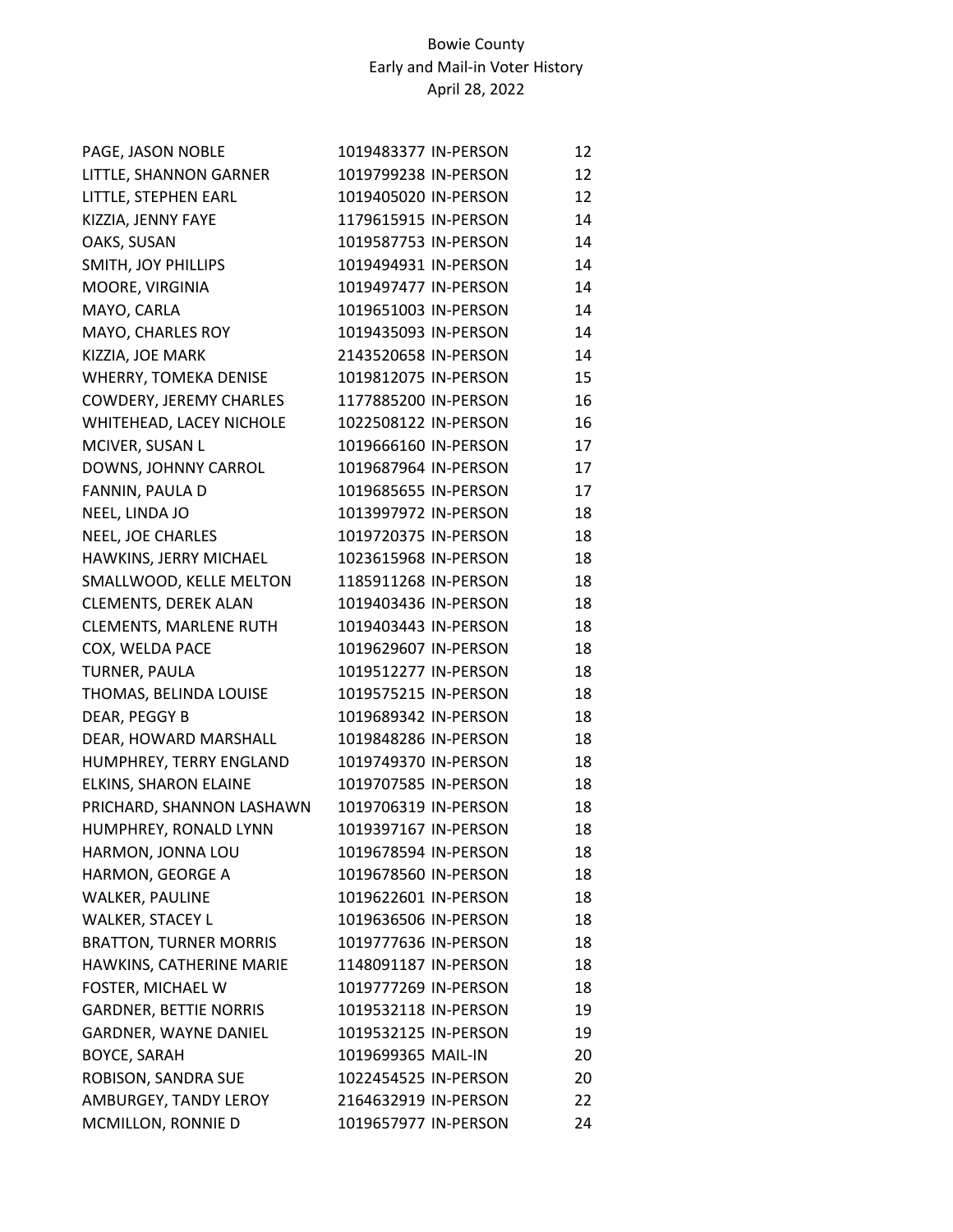| MCGREGOR, CYNTHIA LEWIS                             | 1019468134 IN-PERSON | 24  |
|-----------------------------------------------------|----------------------|-----|
| HALL, DOUGLAS H                                     | 1019679772 IN-PERSON | 25  |
| HALL, JOYCE CRUMP                                   | 1019679857 IN-PERSON | 25  |
| COPELAND, ANTHONY J                                 | 1019692743 IN-PERSON | 25  |
| SHOWALTER, KAYLIN ALYSSA                            | 1169445878 IN-PERSON | 27  |
| POTTS, DOYLE LEN                                    | 2125010792 IN-PERSON | 27  |
| POTTS, KITTIELE KRISTINE                            | 2125010825 IN-PERSON | 27  |
| HULS, MARY KATHRYN                                  | 1118840075 IN-PERSON | 28  |
| HULS, DALE THOMAS                                   | 2167609670 IN-PERSON | 28  |
| EFFENBECK, ROBERT VERNARD WILI 1145925223 IN-PERSON |                      | 28  |
| BRIGGS, DELISA MOSELY                               | 1019553273 IN-PERSON | 28  |
| <b>BRIGGS, JOHNNY MACK</b>                          | 1019698580 IN-PERSON | 28  |
| MURRAY, MALISSA ANN                                 | 1019501323 IN-PERSON | 28  |
| FRANKS, TRACEY DEAN                                 | 1019500139 IN-PERSON | 28  |
| FRANKS, BEN                                         | 1019590699 IN-PERSON | 28  |
| ENGLISH, SETHIENA                                   | 1019686462 IN-PERSON | 29  |
| FORD, DEBORA ANN                                    | 1019602462 IN-PERSON | 29  |
| FORD, JACKIE DEAN                                   | 1019602470 IN-PERSON | 29  |
| PURCELL-TAYLOR, LINDA SUE                           | 2126077885 IN-PERSON | 29  |
| HENDERSON, SYLVESTER                                | 1019807597 MAIL-IN   | 30  |
| HENDERSON, ARDELL                                   | 1019598570 MAIL-IN   | 30  |
| HUBBARD, ELIZABETH                                  | 1019673964 MAIL-IN   | 30  |
| HAFFORT, DEMETRIA FAYE                              | 2121870580 IN-PERSON | 30  |
| DAUGHTERY, ROSIE Y                                  | 1019581464 IN-PERSON | 30  |
| DAUGHTERY, ERIN MONIQUE                             | 1184130631 IN-PERSON | 30  |
| <b>BULLINGTON, JAMES KEITH</b>                      | 1158844320 IN-PERSON | 30  |
| HOLLOWELL, MICHAEL LEE                              | 1019593095 IN-PERSON | 30  |
| LATIMER, JAMES T                                    | 1019663480 IN-PERSON | 30  |
| LATIMER, CAROLYN ANN                                | 1019663451 IN-PERSON | 30  |
| FERGUSON, RICHARD DEAN                              | 1043529142 IN-PERSON | 11A |
| SCOGGINS, BETTY J                                   | 1019605949 IN-PERSON | 11A |
| METCALF, WANDA                                      | 1019657366 MAIL-IN   | 14A |
| BARBER, WILLIE P                                    | 1019702634 MAIL-IN   | 14A |
| METCALF, RONNIE A                                   | 1019657350 MAIL-IN   | 14A |
| WADE, ROBBIE SUE                                    | 1019615773 IN-PERSON | 14A |
| THOMPSON, AFTON RENEE                               | 1021585701 IN-PERSON | 14A |
| HOOKS, VERA                                         | 1019473250 IN-PERSON | 14A |
| THOMPSON, LETITIA VONCIA                            | 1019431080 IN-PERSON | 14A |
| <b>HOOKS, BOOKER T</b>                              | 1019475698 IN-PERSON | 14A |
| SMITH, BYRON ALEXANDER                              | 1019579517 IN-PERSON | 14A |
| SMITH, MARGARET ANN                                 | 1019579538 IN-PERSON | 14A |
| <b>BOWERS, BRENDA KAY</b>                           | 1019422022 IN-PERSON | 14A |
| <b>GREEN, JESSE EMANUAL</b>                         | 2170508351 IN-PERSON | 14A |
| JENNINGS, JUNE                                      | 1019626223 IN-PERSON | 14A |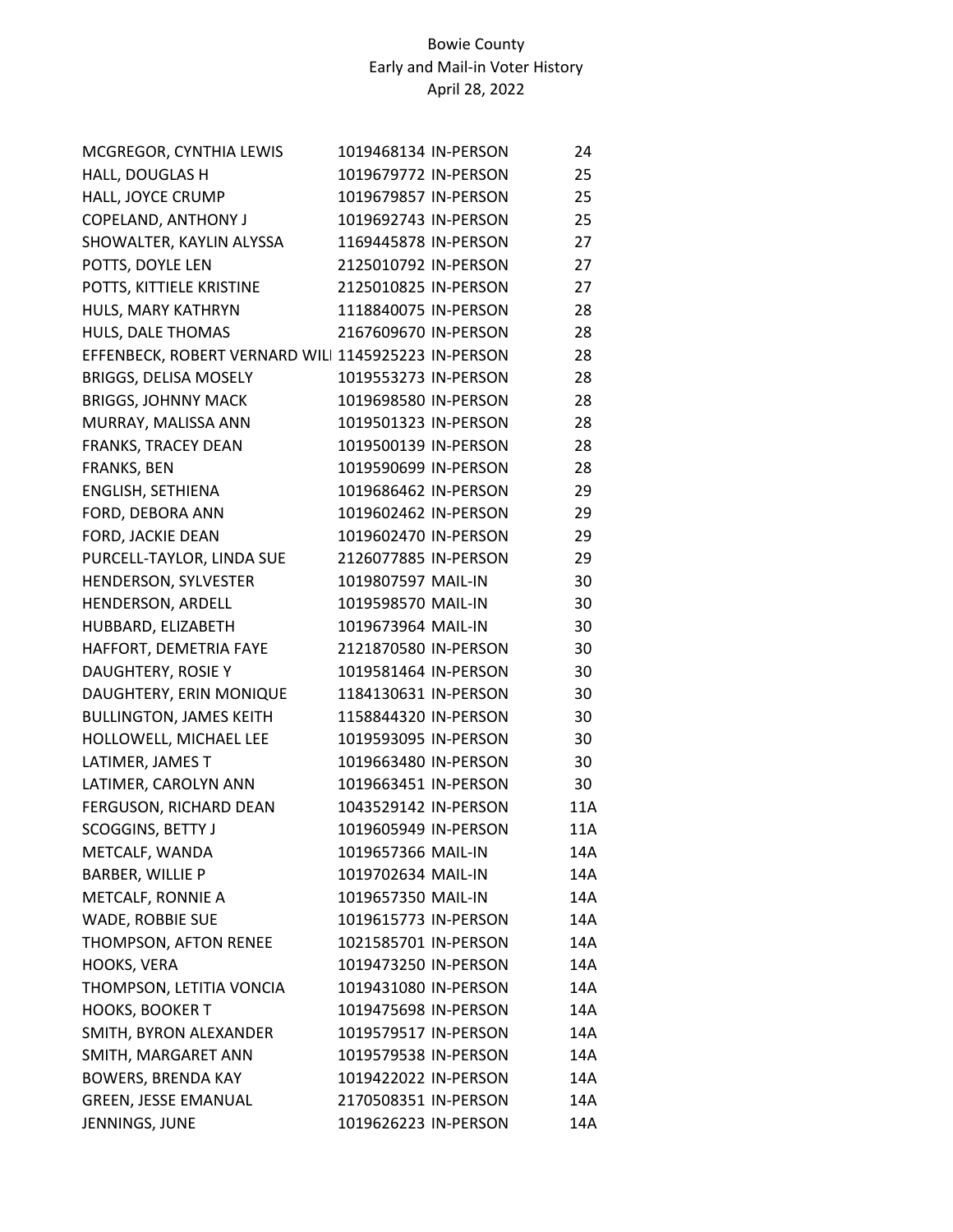| THOMPSON, ROBERT               | 1019638825 IN-PERSON | 14A |
|--------------------------------|----------------------|-----|
| OLSON, RUSSELL VERNON          | 1019422610 IN-PERSON | 14A |
| THOMPSON, MARY SUE             | 1019672194 IN-PERSON | 14A |
| <b>BROWN, DEBORAH WATERS</b>   | 1019618360 MAIL-IN   | 1В  |
| TURNER JR, DONAL RAY           | 1148607524 IN-PERSON | 1B  |
| MOSS, VANNIE                   | 1019615681 MAIL-IN   | 2A  |
| HOOKER, VERSIE MAE             | 1019615392 MAIL-IN   | 2B  |
| OLIVER JR, JOHN HENRY          | 1019623373 IN-PERSON | 2B  |
| <b>BUNN, ANGELA YVETTE</b>     | 1019609647 IN-PERSON | 2B  |
| PARLOR, JOY LAVERNE            | 1019584902 IN-PERSON | 2B  |
| <b>BROOKS, RUTHIE JAMES</b>    | 1019618665 IN-PERSON | 2B  |
| <b>BROOKS, GERALD LEE</b>      | 1019618654 IN-PERSON | 2B  |
| PEGUES, PHILLIP EUGENE         | 1048310927 IN-PERSON | 2B  |
| PEGUES, MARY OBEATER           | 1160981192 IN-PERSON | 2B  |
| PACE, VENUS                    | 1019552473 IN-PERSON | 2C  |
| NORTON JR, FRED REUBEN         | 1019619954 IN-PERSON | 3A  |
| WILLIAMS, SHERAL JEANNEANE     | 1019808282 IN-PERSON | 3A  |
| HAYMAN, DOROTHY UNICE          | 2137047535 IN-PERSON | 3A  |
| HAYMAN, LARRY WESLEY           | 2137047542 IN-PERSON | 3A  |
| <b>BLAKE, THOMAS FRED</b>      | 1019580127 IN-PERSON | 3A  |
| BLAKE, REBECCA LAND            | 1019579269 IN-PERSON | 3A  |
| SAUM, KONETA BRENDA            | 1018530924 IN-PERSON | 3A  |
| SALDIVAR, BELINDA WILSON       | 1107296749 IN-PERSON | 3A  |
| <b>BILYEU, ELOIS HAMMERS</b>   | 1019381060 MAIL-IN   | 3B  |
| BILYEU, ROBERT DOYLE           | 1088075502 MAIL-IN   | 3B  |
| WILLIAMS, MELVIN DOUGLAS       | 1019593360 IN-PERSON | 3B  |
| WILLIAMS, BETTY JO             | 1019503504 IN-PERSON | 3B  |
| <b>CLIPPER, SHARON KAY</b>     | 2189839469 IN-PERSON | 3B  |
| RUFFIN, KATHLEEN               | 1019531105 IN-PERSON | 4A  |
| RUFFIN, RONALD EVERETT         | 1019573036 IN-PERSON | 4А  |
| FRICKS, MICHAEL WAYNE          | 1019824101 IN-PERSON | 4B  |
| TIDWELL, DAVID MICHAEL         | 1019667835 IN-PERSON | 4B. |
| ABRAHAMSON, PATRICIA GAIL      | 1019311105 MAIL-IN   | 5C  |
| ABRAHAMSON, DEBORAH LYNN       | 1212065061 MAIL-IN   | 5C  |
| MARTIN, ANDREA L               | 1019661051 MAIL-IN   | 5C  |
| DANCY, DAVIE ETTA              | 2002572868 IN-PERSON | 5C  |
| ROGERS, DONALD GENE            | 2180578614 IN-PERSON | 5C  |
| IRWIN, ROBERT CHARLES          | 1019826865 IN-PERSON | 5C  |
| DAVIDSON, REBECCA ANNE         | 1220469175 IN-PERSON | 5C  |
| HAMPTON, MARJORIE              | 1019678951 IN-PERSON | 5C  |
| HAMPTON, JOE HENRY             | 1019678946 IN-PERSON | 5C  |
| <b>VENABLE, WHITNEY SUZANE</b> | 1152960630 IN-PERSON | 5C  |
| WOMACK, JACOB WILLIAM          | 1169187448 IN-PERSON | 5C  |
| KLEIN, CORDELL L               | 1019664348 IN-PERSON | 5C  |
|                                |                      |     |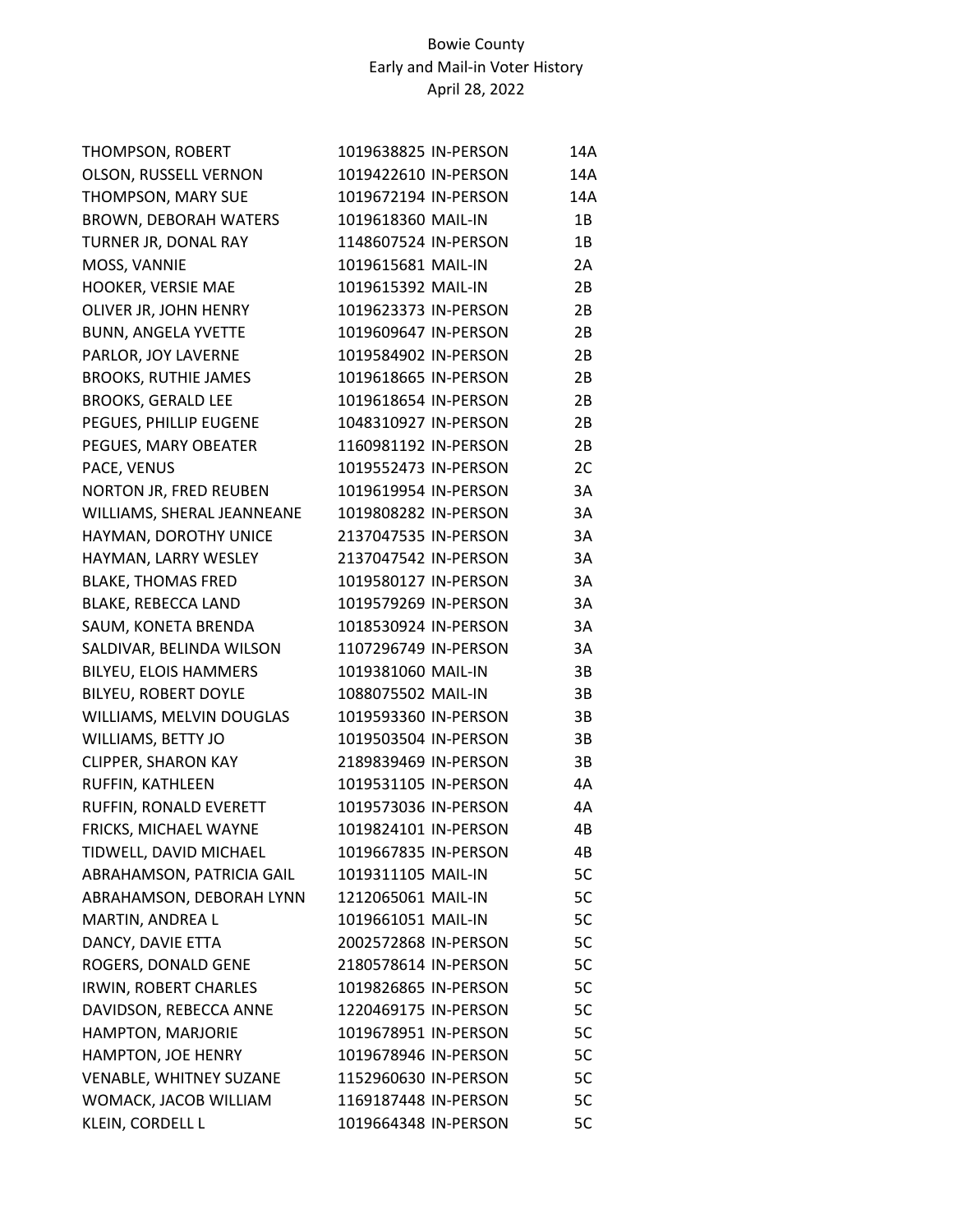| COLLVINS, AMY DENISE            | 1019353728 IN-PERSON | 5С |
|---------------------------------|----------------------|----|
| CARPENTER, STEPHANIE DAWN       | 1019539622 IN-PERSON | 5C |
| CARPENTER, CAVEN SCOTT          | 1019544492 IN-PERSON | 5C |
| YOWELL, AMANDA JAYNE            | 1019712775 IN-PERSON | 5C |
| MORRISS, STEPHEN RAMSEY         | 1019515425 IN-PERSON | 5C |
| HUFFER, PHILLIP E               | 1019536705 IN-PERSON | 5C |
| JOHNSON, SHAUNTEL LEIGH         | 1209048458 IN-PERSON | 5C |
| DADDATO, JANET MARIE            | 1019461617 IN-PERSON | 5C |
| COWLING, ROZAN S                | 2149953069 IN-PERSON | 5C |
| <b>GUNTER, SANDRA DALE</b>      | 1179171790 IN-PERSON | 5C |
| <b>GUNTER, PAUL K</b>           | 1179250301 IN-PERSON | 5C |
| EPPS, REBECCA A                 | 1019686103 IN-PERSON | 5C |
| WALKER, VOSCIA LAQUONYA         | 1086332506 IN-PERSON | 5C |
| KING, NANCY KAY                 | 1019847570 IN-PERSON | 5C |
| KING, KENNETH CLAUDE            | 1019572916 IN-PERSON | 5C |
| MALLARD, RONALD LEE             | 2001089978 IN-PERSON | 5C |
| FREE, DAINA CAROL               | 1190336395 IN-PERSON | 5C |
| BRUGGEMAN, ROBERT BRUCE         | 1019602933 IN-PERSON | 5C |
| FONTHAM, ROBERT REAL            | 1019542163 IN-PERSON | 5C |
| HAZIN, LAYLA                    | 2148714102 IN-PERSON | 5C |
| KISER, HEATHER ELIZABETH        | 1019407604 IN-PERSON | 5C |
| GRAVES, JIMMIE ANNE             | 1019813415 IN-PERSON | 5C |
| WHITE, LACY POPE                | 1019774568 IN-PERSON | 5C |
| LANIER, JOHN CARLTON            | 1019751326 IN-PERSON | 5C |
| LANIER, NANCY ANN               | 1019480689 IN-PERSON | 5C |
| TAYLOR, MEAGAN HOPE             | 1152900701 IN-PERSON | 5C |
| <b>BURKS, MATTHEW DENT</b>      | 1154251301 IN-PERSON | 5C |
| TREADWAY, JILL                  | 1019615647 IN-PERSON | 5C |
| ANDRUS, KATIE REBECCA           | 1107597737 IN-PERSON | 5C |
| ANDRUS, JOSHUA RAY              | 1010789124 IN-PERSON | 5C |
| MILLER, JESSICA LEN             | 1019339451 IN-PERSON | 5C |
| JOYCE, SUSANNAH                 | 1019436092 IN-PERSON | 5С |
| STUCKEY, SANDRA LYNNE           | 2125799234 IN-PERSON | 5C |
| FELLING, GREGORY                | 1022188174 IN-PERSON | 5C |
| FELLING, ANN PILKINTON          | 1022188142 IN-PERSON | 5C |
| GIBSON, JOSHUA LAYNE            | 1074903581 IN-PERSON | 5C |
| GILL, EDWARD CHARLES LEE        | 2145265008 IN-PERSON | 5C |
| BUTTERFIELD, LAURA              | 1019468326 IN-PERSON | 5С |
| STANFILL, IRENE JANETTE         | 1191176736 IN-PERSON | 5C |
| LOUCKS, MELISSA LOUISE PHILLIPS | 2133529733 IN-PERSON | 5C |
| GARRETT, SALLIE ELISE           | 1021554037 MAIL-IN   | 6A |
| DAVIS, MARY ANN                 | 1138621319 IN-PERSON | 6A |
| DAVIS, RICHARD ALBERT           | 1060651360 IN-PERSON | 6A |
| ROBERTSON, REBECCA M            | 1019611616 IN-PERSON | 6A |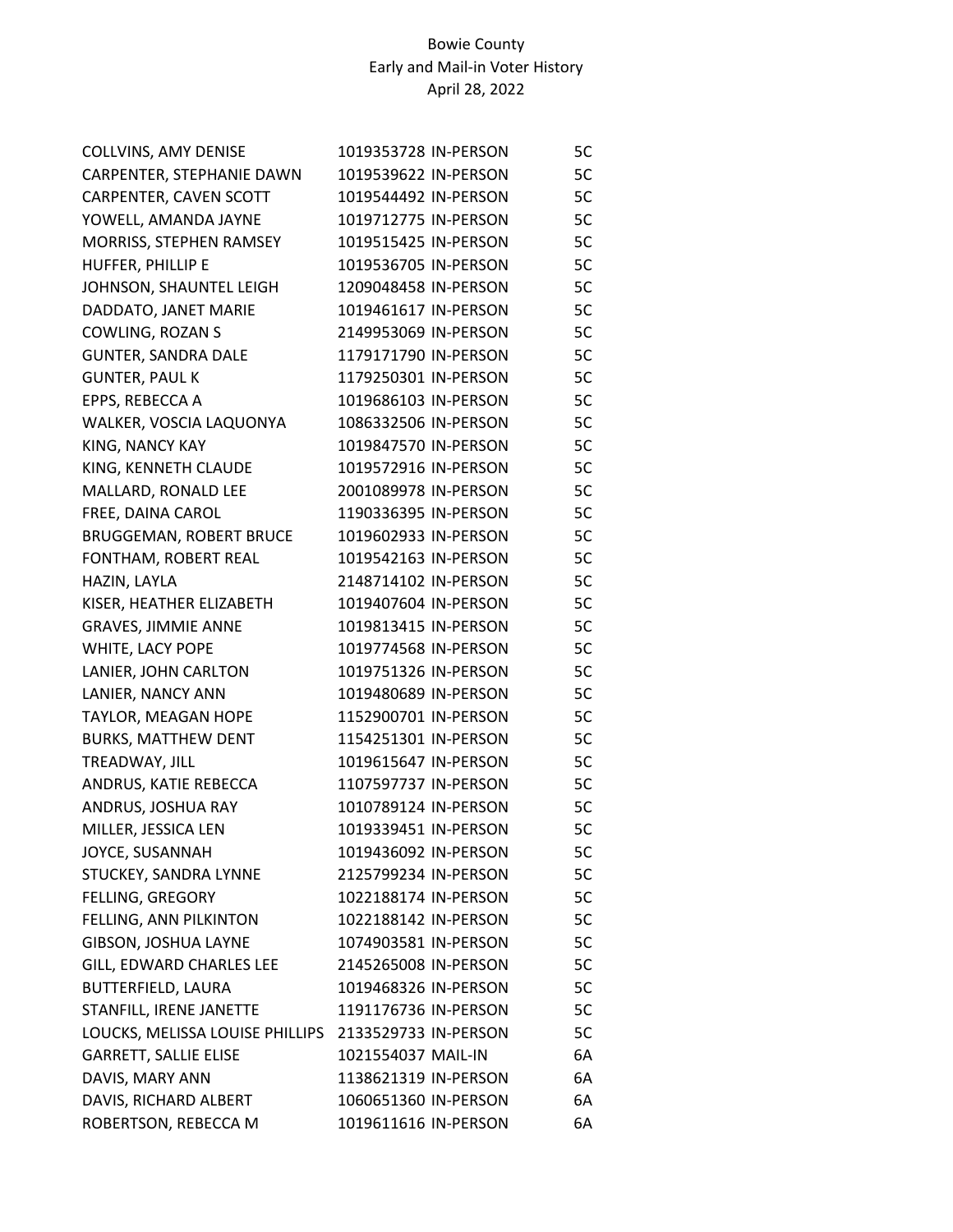| ROBERTSON JR, MARTIN CLIFTON  | 1019611600 IN-PERSON | 6A |
|-------------------------------|----------------------|----|
| JOHNSON, MEGAN MOORE          | 2141800193 IN-PERSON | 6B |
| TRAMMELL, JANICE              | 1019846466 IN-PERSON | 6B |
| TRAMMELL, MICKEY H            | 1019617542 IN-PERSON | 6B |
| SMITH, JUDY ELAINE            | 1019582005 IN-PERSON | 6B |
| <b>FORRESTER, TERRI</b>       | 1019569686 IN-PERSON | 6B |
| FORRESTER JR, BILLY CLAUDE    | 1019602489 IN-PERSON | 6B |
| EDMONDS, SHAWN CLARK          | 1172220528 IN-PERSON | 6B |
| MILLER, JEAN                  | 1019609051 IN-PERSON | 6B |
| MILLER, MOODY LYNN            | 1019657281 IN-PERSON | 6B |
| <b>GABBIE, SHELLEY ANNE</b>   | 1019505545 IN-PERSON | 6B |
| FRADY, NEDRA                  | 1019788828 IN-PERSON | 6B |
| FRADY, JOHN LYMON             | 1019392951 IN-PERSON | 6B |
| DUNN JR, WINFORD L            | 1019687513 IN-PERSON | 6B |
| HARVEY, LYNLEE WRIGHT         | 1040501194 IN-PERSON | 6B |
| BARKER, MARGARET ELIZABETH    | 2149846968 IN-PERSON | 6B |
| ROBERSON, DONA MOORE          | 1019647834 IN-PERSON | 6B |
| GRIFFIN, CHRISTINA MICHELLE   | 1022478412 IN-PERSON | 6B |
| VESTAL, JUDY KAY              | 1019831474 IN-PERSON | 6B |
| <b>VESTAL, TERRY LEE</b>      | 1019831488 IN-PERSON | 6B |
| HARREL, JEANNE LYNN           | 1019604823 IN-PERSON | 6B |
| SETULA, DAVID RUDOLPH         | 1203756555 IN-PERSON | 6B |
| LAMBERT-THOMAS, MONDA         | 2148914066 IN-PERSON | 6B |
| SETULA, KATHLEEN MARY         | 1203756689 IN-PERSON | 6B |
| LIPHAM-TAYLOR, JOYCE MYRICK   | 1019767221 IN-PERSON | 6B |
| TAYLOR, MAX E                 | 2140135499 IN-PERSON | 6B |
| WILLIAMSON, JANE HYATT        | 1218567650 IN-PERSON | 6B |
| WILLIAMSON, ROBERT LEE        | 1218604841 IN-PERSON | 6B |
| <b>OWENS, JAMES EMMET</b>     | 2121505226 IN-PERSON | 6B |
| JORDAN, RAYMOND WESLEY        | 1019670856 IN-PERSON | 6B |
| JORDAN, MARGARET R            | 1019670825 IN-PERSON | 6B |
| VELLA, KENNETH JOSEPH         | 2145275682 IN-PERSON | 6B |
| WASHINGTON, DENIS RENARD      | 1019354348 IN-PERSON | 6B |
| LIVELY, DEBORAH KAY           | 1019428554 IN-PERSON | 6B |
| <b>GREEN, JEFFREY WARD</b>    | 1021272840 IN-PERSON | 6B |
| WASHINGTON, MARY ETTA         | 1019540109 IN-PERSON | 6B |
| GOODSON, EDWIN E              | 1019484225 IN-PERSON | 6B |
| MILLER, JOSHUA STEPHEN        | 2141409890 IN-PERSON | 6B |
| <b>GRIFFIE, SHIRLEY</b>       | 1019680817 IN-PERSON | 8A |
| <b>GRIFFIN, LESHA BEAVERS</b> | 1022454277 IN-PERSON | 8B |
| CRUMP, JERRI CUMMINGS         | 1019582718 IN-PERSON | 8B |
| CRUMP, DANNY LYNN             | 1019626140 IN-PERSON | 8Β |
| HALL, JOHN B                  | 1019679835 IN-PERSON | 8B |
| HOLMAN, PHILLIP CARLTON       | 2179502096 IN-PERSON | 8Β |
|                               |                      |    |